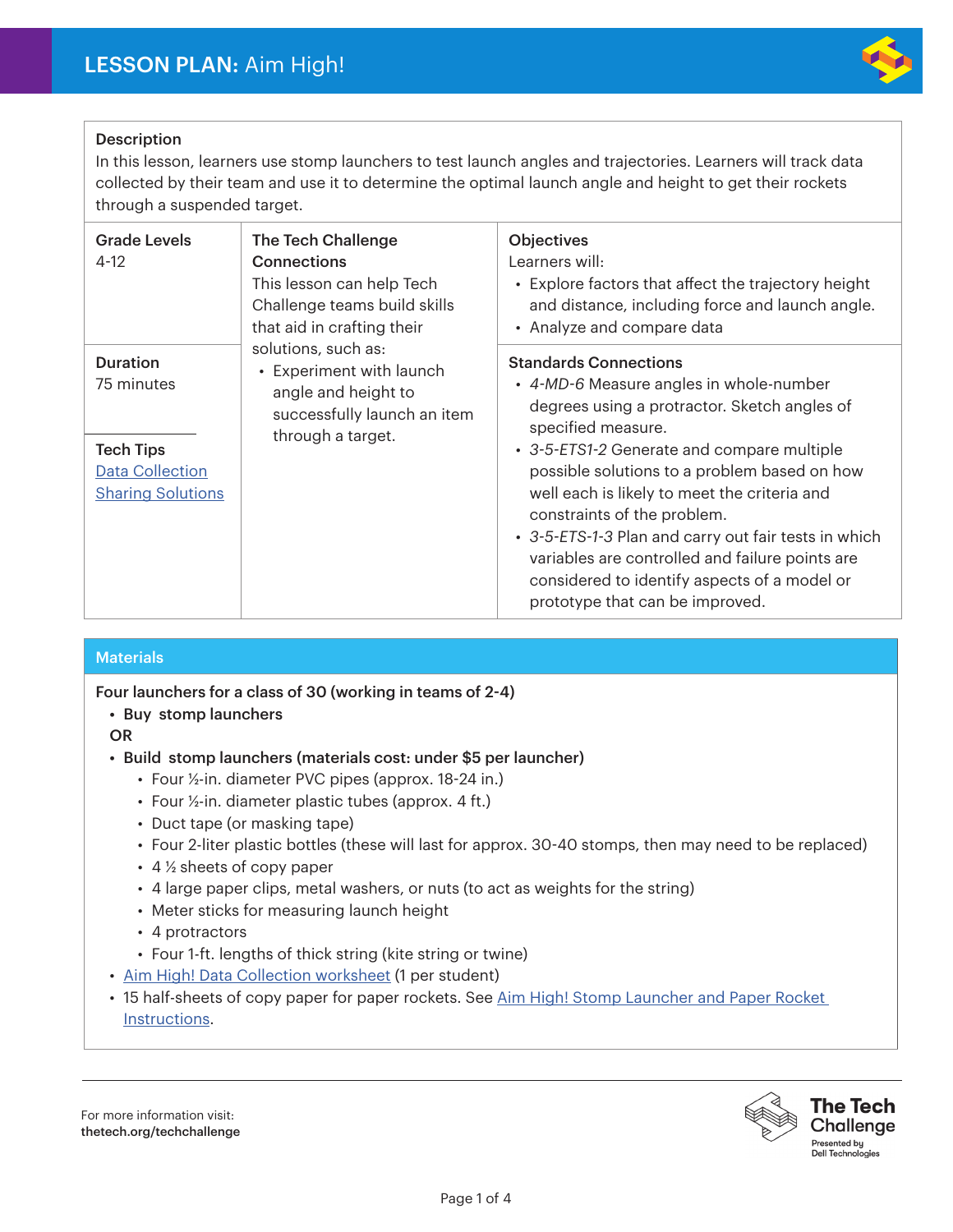

#### Test Rig

#### Four Test Areas for a class of 30 (working in teams of 2-4)

- Hula hoop (suspended 10 ft. in the air) hung 15 ft. from "launching line" for the first challenge OR A simple Test Rig "hoop" can be built using
- two pool noodles taped together with duct tape
- Rope or strong string (for suspending the hoop)
- Measuring tape (to measure the distance)
- Chalk or string to mark the starting line
- Stomp launcher



Prep and Set Up

- Collect and sort materials.
- Set up Test Rigs\*.
- Build launchers and paper rockets. See Aim High! Stomp Launcher and Paper Rocket Instructions.
- Practice launching paper rockets to gain familiarity with the materials and anticipate questions.

\*We recommend having four Test Rigs (stomp launcher, launch line, and hoop target) for a group of 30 students. This activity is best done in a gymnasium or outdoor area.

#### Lesson

- 1. Introduce challenge 1 (5 minutes)
	- a. Put students into groups and demonstrate how to use the stomp launcher.
	- b. Note: This challenge focuses on trajectory angles. If you are covering a related real-world topic, you can use that to frame the challenge. Some topics may include catapults, the motion of aircraft, space exploration, or the science of sports (path of a thrown or hit ball).

#### Challenge 1

Determine the optimal angle for launching an object through a hoop suspended 10 ft. in the air and 15 ft. away.

#### Criteria

- Rocket must be launched from the launch line.
- Rocket must travel through the hoop target 15 ft. away.

#### **Constraints**

- Rocket can only be launched with the stomp launcher.
- Learners may only use one foot on the stomp launcher.
- Rocket must travel through the hoop without touching it.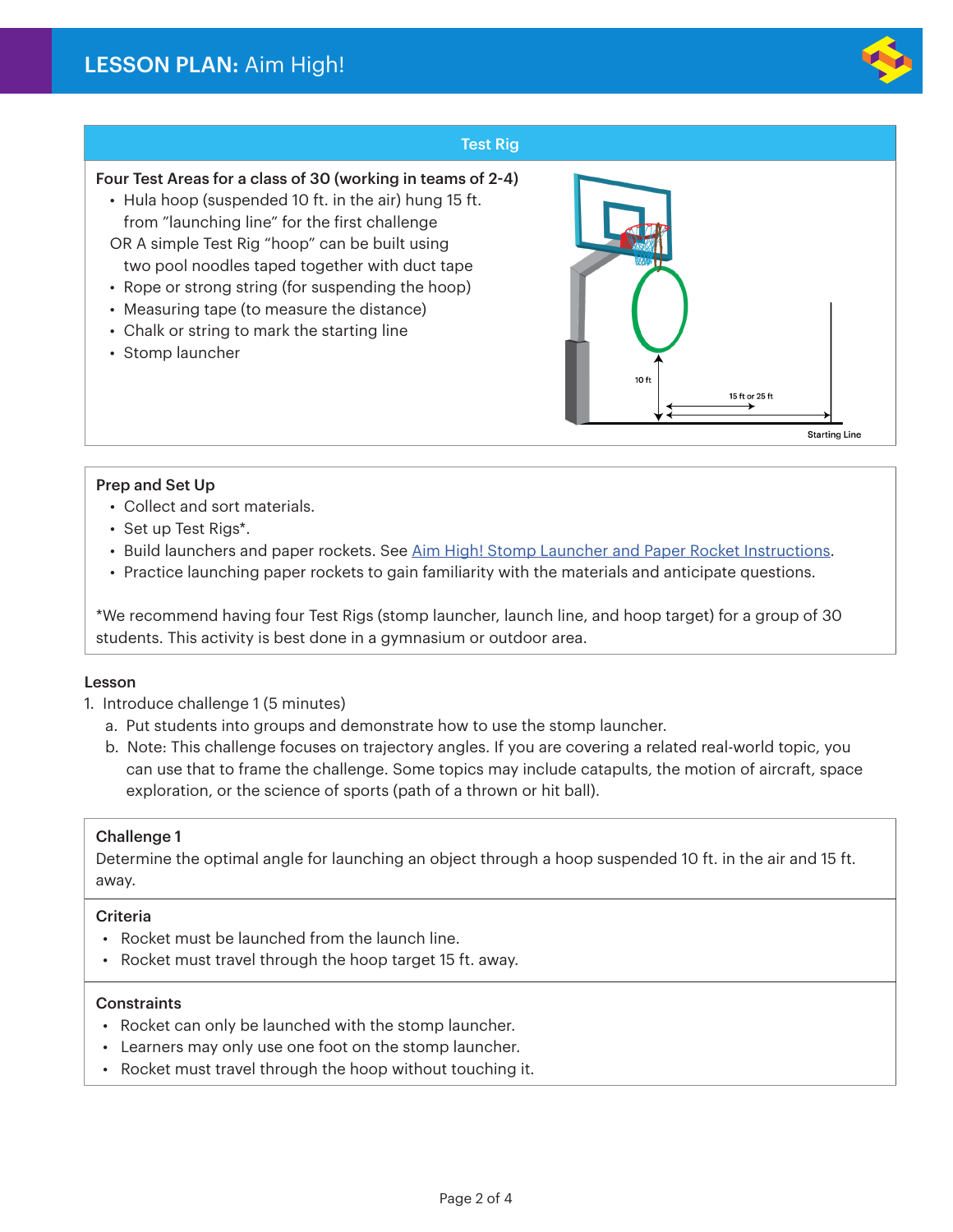### LESSON PLAN: Aim High!



- 2. Practice and familiarize (5 minutes)
	- a. Allow teams to practice launching the rockets without measuring the angles to get a feel for how the launchers behave.
	- b. Demonstrate how to measure the launch angle using the attached protractor, which measures the distance the rocket travels.
	- c. Have students practice measuring the horizontal distance the rocket travels and the launch angle, and record it on the data collection sheet under "Launch Distance."

#### 3. Launch and record (15 minutes)

- a. As learners test, ask facilitative questions:
	- i. *How can you alter the angle to get the rocket closer to the target?*
	- ii. *What did you notice about the launch angle and how far the rocket goes?*
- 4. Share out (10 minutes)
	- a. Gather teams together to discuss their results and analyze their data.
	- b. Provide learners with a method to record their results for everyone to see. You can use a Google Sheet or whiteboard. See the sample below.
	- c. Sample Class Data Chart

| <b>Team Name</b> | <b>Launch Angle</b> | <b>Launch Distance</b> | <b>Observations</b> |
|------------------|---------------------|------------------------|---------------------|
|                  |                     |                        |                     |
|                  |                     |                        |                     |
|                  |                     |                        |                     |

#### d. Possible questions:

- i. *What effect did changing the launch angle have on the trajectory?*
- ii. *Which launch angle was most successful?*
- iii. *Does the launch angle impact the distance?*
- iv. *Is our data consistent?*
- v. *What changes did you make to address these inconsistencies?*
- e. For more ideas, see Tech Tip: Sharing Solutions.

#### 5. Introduce Challenge 2 (5 minutes)

a. Suggested wording: *Now that you're familiar with these ideas/concepts, we are going to adjust the criteria.*

#### Challenge 2

Determine the optimal angle for launching an object through a hoop suspended 10 ft. in the air and 25 ft. away.

#### Criteria

- Rocket must be launched from the launch line.
- Rocket must travel through the hula hoop target 15 ft. away.

#### **Constraints**

- Only the materials provided may be used.
- Learners may only use one foot on the stomp launcher.
- Rocket must travel through the hoop without touching it.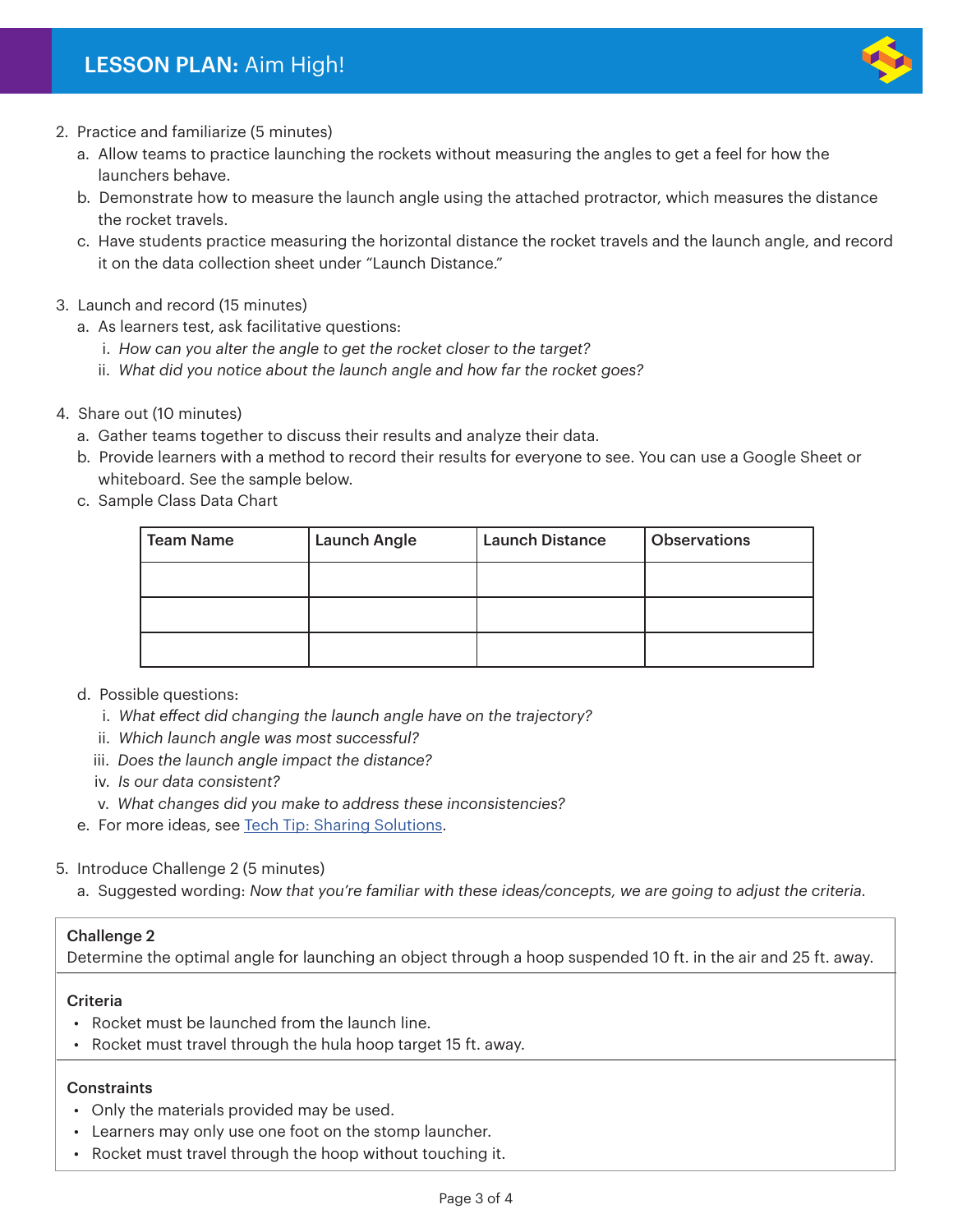

- 6. Launch and record (10 minutes)
	- a. Allow time for groups to record their measurements on their data collection sheet and Class Data Chart.
- 7. Share out (15 minutes).
	- a. Gather the class together to do a final launch and share their findings.
	- b. Suggested wording: *What launch height worked the best? What are some other heights you tried that didn't work? How did changing the launch height affect the trajectory of your rocket?*
	- c. Use the Class Data Chart from the whiteboard or Google Sheet to graph launch angle vs. distance.
		- i. Discuss any patterns they see in the graph.
		- ii. *Does the launch angle impact the distance the rocket travels?*

#### Extensions and resources

- 1. Have learners design features such as a nose cone and fins to increase accuracy and distance. Have a class competition to create the launch that is the most accurate, launches the highest, and/or launches the greatest distance.
- 2. Use a cell phone to record video of the launches. Play them back in slow motion to analyze the trajectory of the rockets.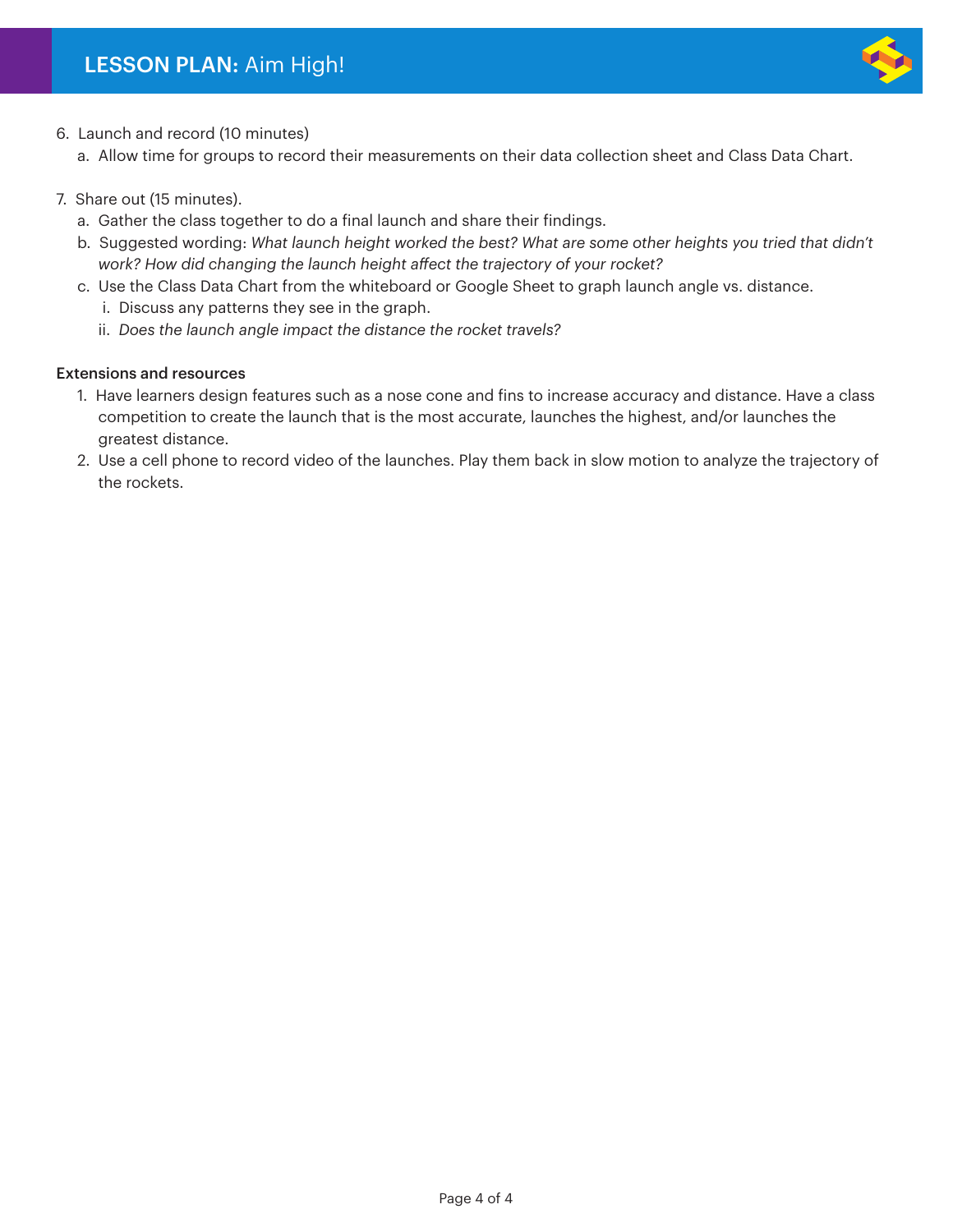

# Aim High: Directions for Assembly

It is recommended that educators assemble the launchers and paper rockets in advance to allow learners more time to attend to the focus of the lesson. Stomp launchers can be purchased or built from simple materials.

## Materials Needed to Build a Class Set of 4 Launchers

Each launcher costs approx. \$5 (PVC & tubing) to build

- Four ½-in. diameter PVC pipes (approx. 18-24 in.)
- Four ½-in. diameter plastic tubes (approx. 4 ft.)
- Duct tape (or masking tape)
- Four 2-Liter plastic bottles (these will last for approx. 30-40 stomps, then may need to be replaced)
- 4 ½ sheets of copy paper
- 4 large paper clips, metal washers, or nuts (to act as weights for the string)
- Meter sticks for measuring launch height
- 4 protractors
- Four 1 ft. lengths of thick string (kite string or twine)

# Stomp Launcher



Place one end of the tubing into an empty 2-liter bottle. Using duct tape (or masking tape if held tight), connect the tube to the bottle opening creating an air-tight seal.

For more information visit: thetech.org/techchallenge

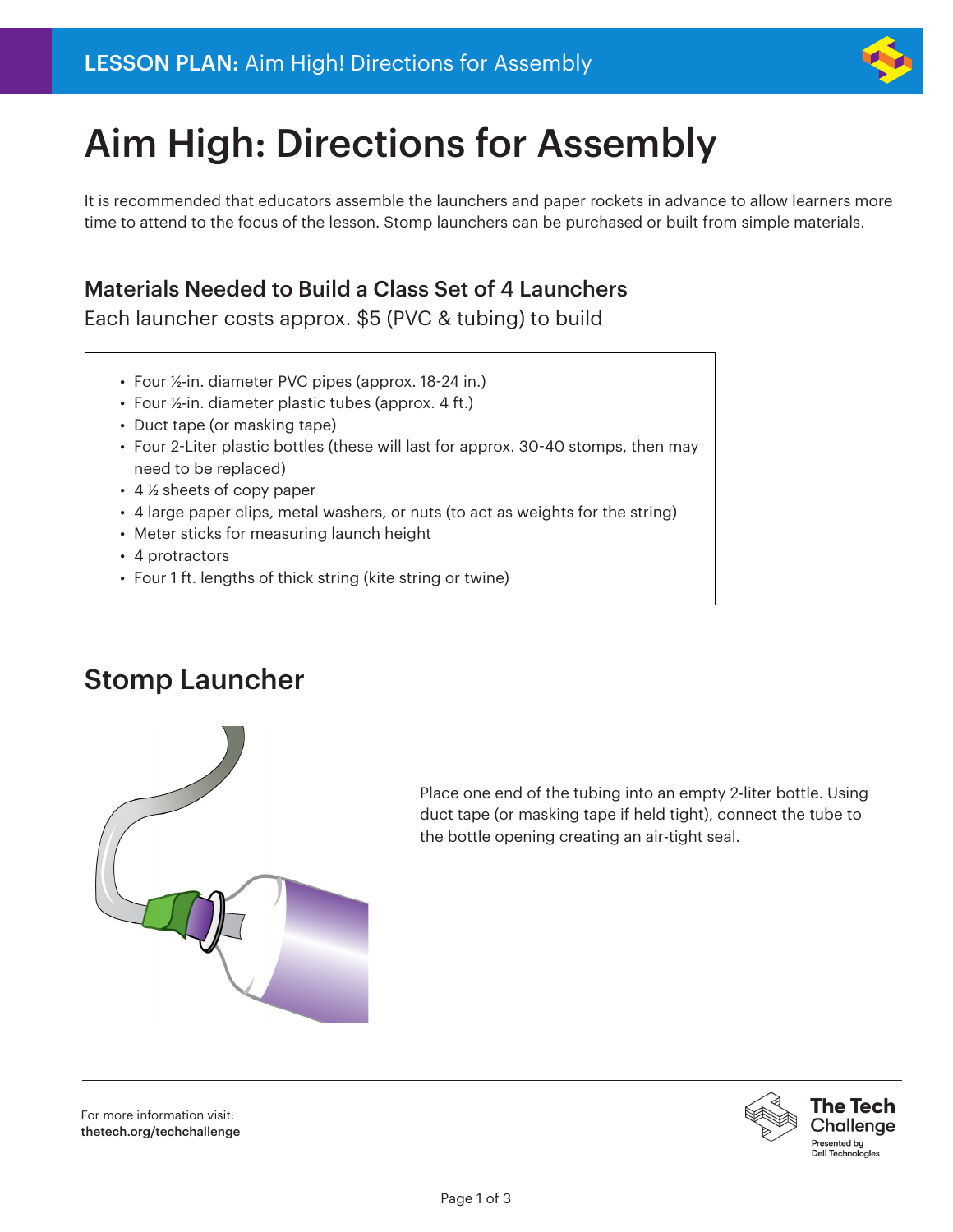



Place the other end of the tube into one end of the PVC pipe. It should fit securely. If needed, seal it with tape as well.

Tie a string to the center hole of a protractor and connect the large paper clip (a washer or nut can be substituted) to the other end of the string so that it acts as a weight. Tape the protractor to the center of the PVC pipe and allow the string to hang freely. This will allow learners to measure the launch angle.



Place the paper rocket (see directions below) on the open end of the pipe, and the bottle on the ground. When the bottle is stomped on, the rocket should propel!

Note: The bottle will need to be re-inflated by wrapping your hand over the open end of the PVC pipe and blowing into your hand between uses. One bottle is good for approximately 30-40 launches. Have extra bottles on hand.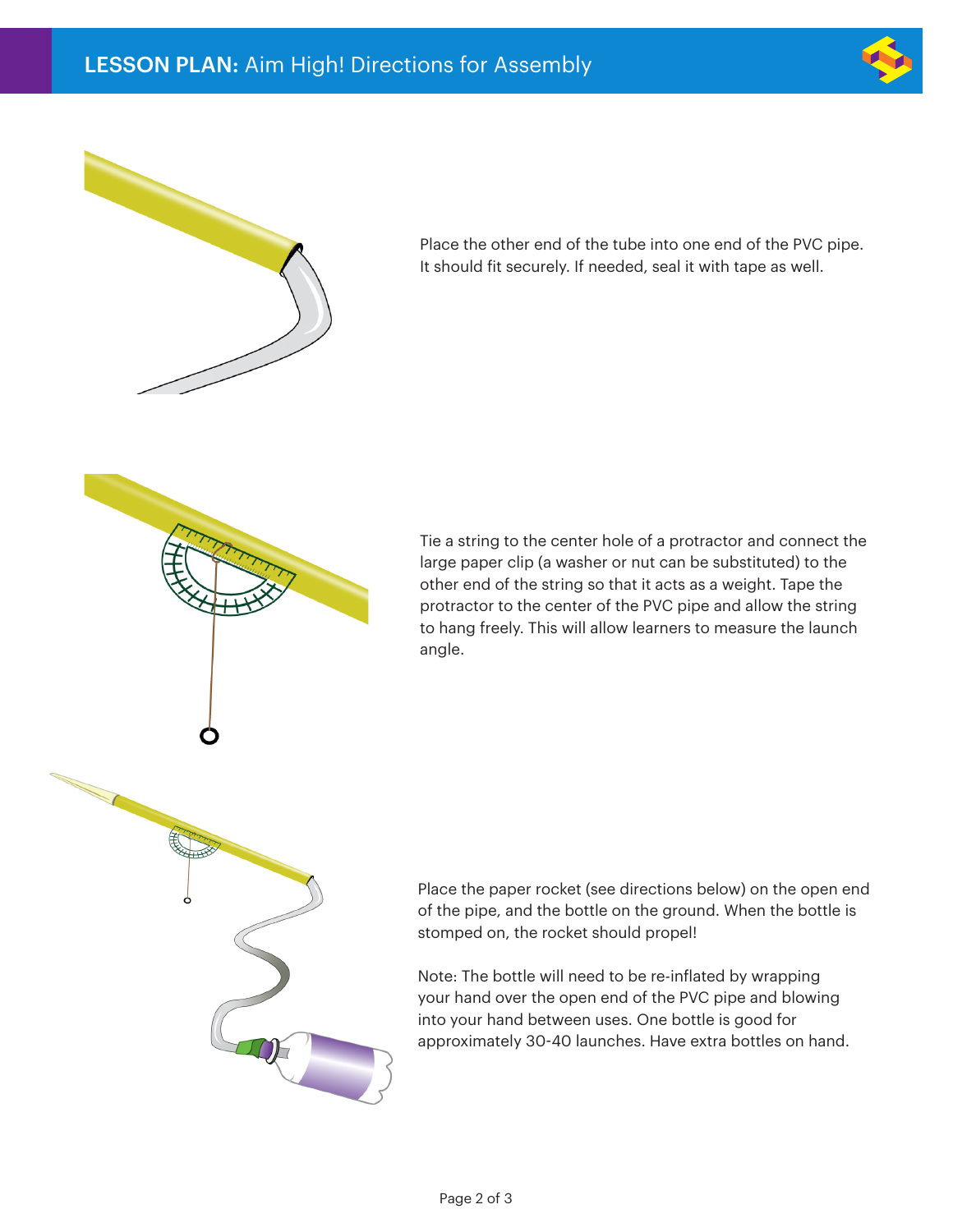

# Paper Rocket

Paper rockets are used because they are lightweight. Use of a heavier material may create some difficulty for learners.



Cut an 8 ½ x 11 in. piece of scrap paper in half, creating two 8 ½ x 5 ½ in. pieces. Wrap one of the pieces of paper around the PVC pipe, and tape into a tube shape. The tube should fit snugly but be able to slide over the end of the PVC pipe.



Fold the end of the paper tube and fasten with tape to seal it.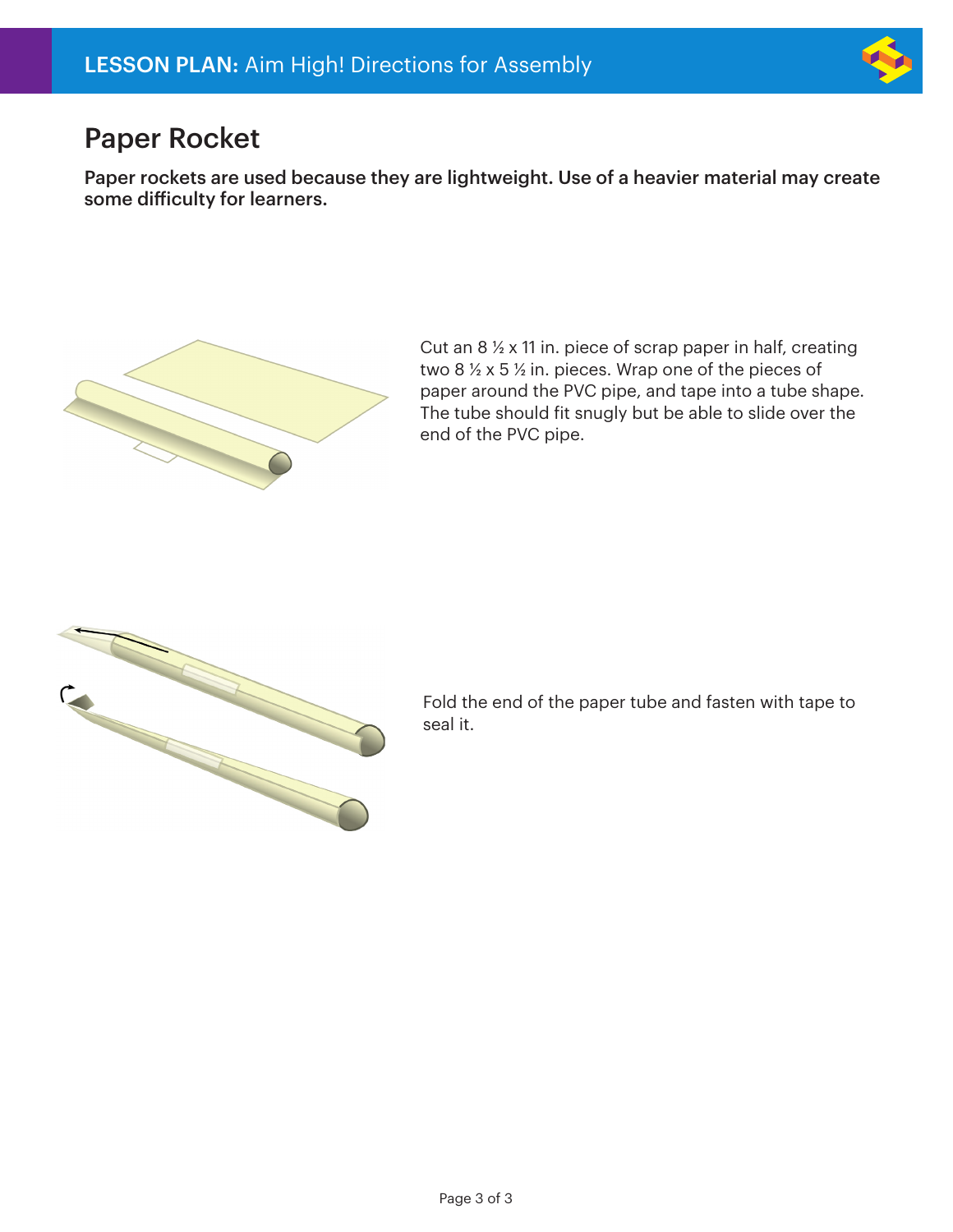

Name/Team \_\_\_\_\_\_\_\_\_\_\_\_\_\_\_\_\_\_\_\_\_\_\_\_\_\_\_\_\_\_\_\_\_\_\_\_

### Design Challenge 1 Launch Height:

| Trial          | Launch Angle | Launch Distance | Observations/Notes |
|----------------|--------------|-----------------|--------------------|
| Test           |              |                 |                    |
| 1              |              |                 |                    |
| $\overline{2}$ |              |                 |                    |
| $\mathsf 3$    |              |                 |                    |
| $\overline{4}$ |              |                 |                    |
| $\mathbf 5$    |              |                 |                    |

How did changing the angle affect the distance your rocket traveled?

Which launch angle was the most successful?

How did your data/findings compare with the findings of other groups?